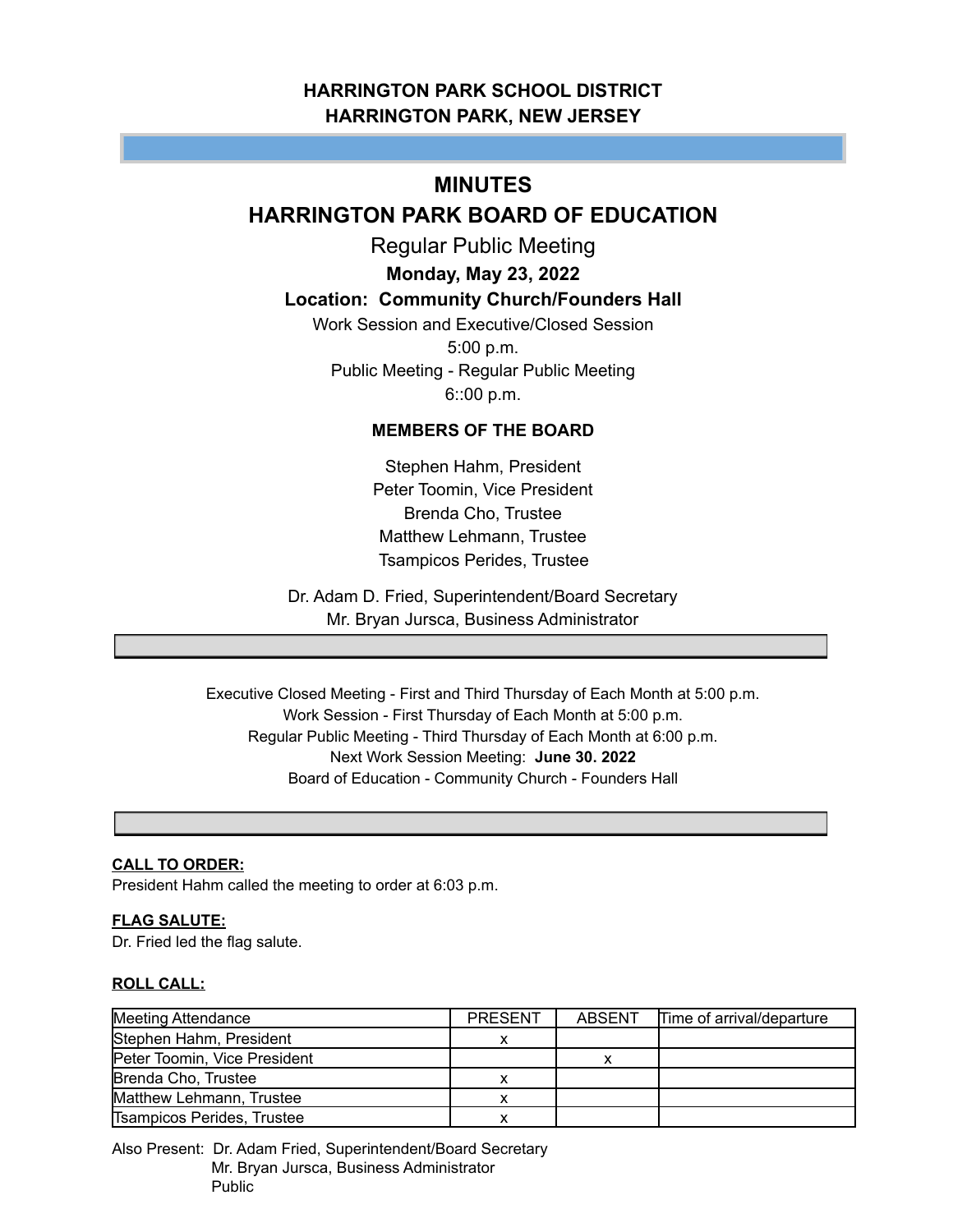## **OPEN PUBLIC PORTION MEETING ACT STATEMENT**

The New Jersey Open Public Meeting Law was enacted to ensure the rights of the public to have advance notice of and to attend the meetings of public bodies at which any business affecting their interest is discussed or acted upon.

In accordance with the provisions of this act, the Harrington Park Board of Education has caused notice of this meeting, which includes the date, time and place thereof posted on the bulletin board of the municipal building, and the Board of Education bulletin board, published in The Record and filed with the Clerk of the Borough of Harrington Park.

# **MEETING CALENDAR:**

| <b>Date</b>                               | Time:     | <b>Place</b>                  | <b>Purpose</b>    |
|-------------------------------------------|-----------|-------------------------------|-------------------|
| <b>Uune 30, 2022</b>                      |           | <b>Community Church</b>       |                   |
| Work Session and Executive/Closed Session | 5:00 p.m. | <b>IBoard Conference Room</b> | <b>Discussion</b> |
| Regular Public Meeting                    | 6:00 p.m. | <b>IFounders Hall</b>         | <b>Discussion</b> |

## **PRESIDENT'S STATEMENT:**

- **●** Welcome
- President Hahm noted that the Covid situation is leveling off from prior weeks and hopefully will continue to stay this way through the remainder of the school year.
- The Board met to review the status of meeting Goals for the year and feel that they have made great progress and are doing very well.

## **SUPERINTENDENT'S STATEMENT:**

- Dr. Fried sent his congratulations to seniors who are back in our school for Senior Service this week and noted that it is so great to see our kids back home again. He also thanked the staff for allowing them to be part of their classrooms.
- Dr. Fried mentioned the 8th grade Boston trip is scheduled for the end of this week and is such a wonderful trip.

# **STUDENT COUNCIL REPORT:** (none)

**PRESENTATION:** (none) **OTHER:** (none)

## **PUBLIC BE HEARD AGENDA ITEMS ONLY**

During each regular meeting, two opportunities are provided for citizens to ask questions and to make comments. During the first opportunity, early on the agenda, comments are invited regarding subjects on this agenda. The second opportunity occurs just prior to adjournment, when citizens may address general questions and comments to the Board,

Persons wishing to speak must, upon being recognized, rise and state their name and address. The Board reserves the right to establish rules for the conduct of its meetings including such matters as the time at which the public will be heard if at all, who may speak, and for how long. All such rules shall be monitored by the presiding officer.

All cell phones must be turned off or be in vibrating or silent ring mode and persons should leave the meeting room before answering their cell phones.

All comments and questions must be addressed to the Board President or the presiding officer, and shall be limited to school-related issues. If personal remarks or discourteous statements are made, the presiding officer may require the speaker to sit down.

Motion by President Hahm, seconded by Trustee Cho to open the meeting to the public.

#### **Voice Vote: Unanimous**

Questions or Comments: none

Motion by President Hahm, seconded by Trustee Cho to close the meeting to the public. **Voice Vote: Unanimous**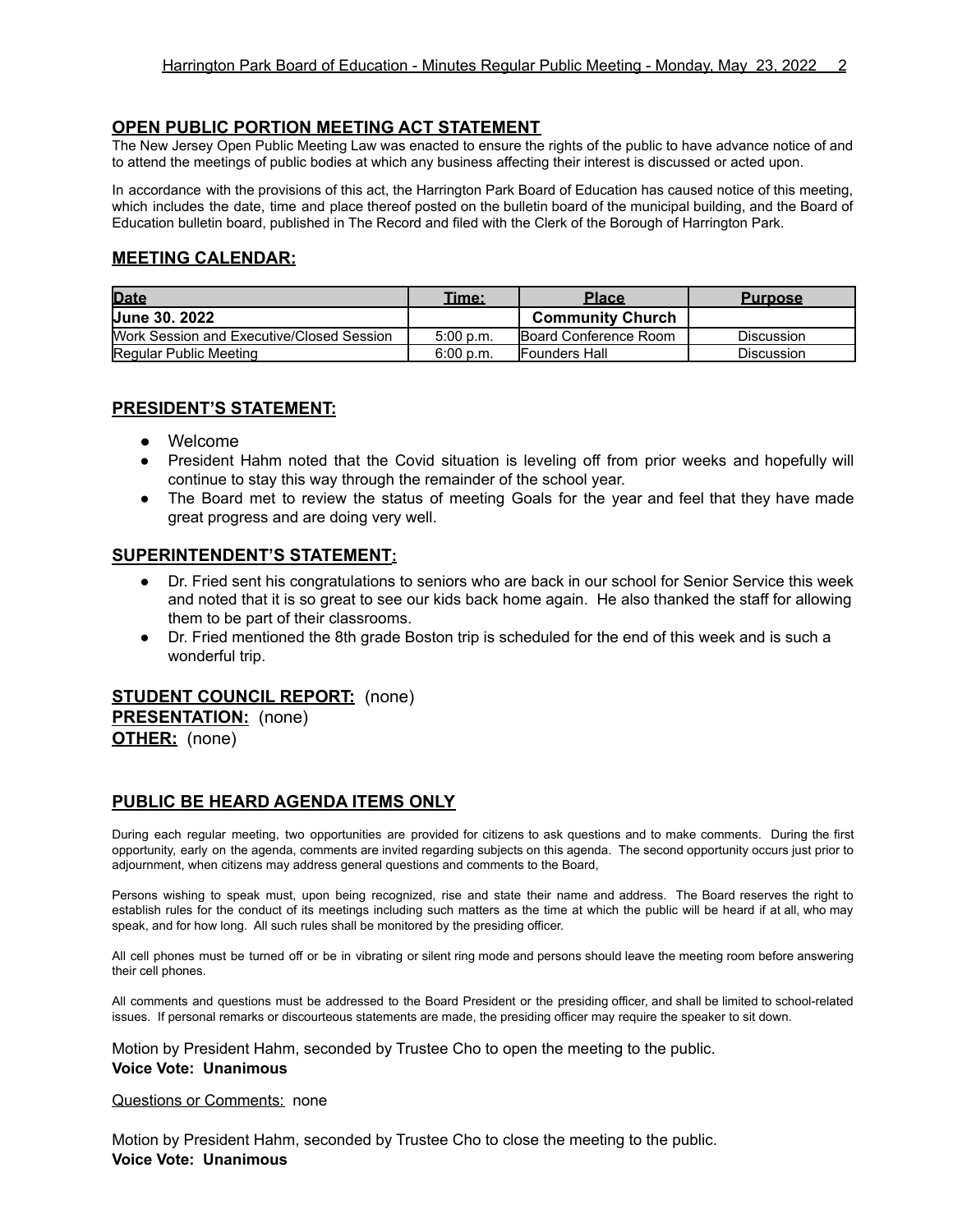# **ACTION ITEMS**

# **I. APPROVAL TO CHANGE MEETING DATE**

BE IT RESOLVED, that the Board of Education approve the following revision to the 2022-23 Established Dates for Scheduled Board of Education Meetings schedule:

HARRINGTON PARK BOARD OF EDUCATION NOTICE-191 Harriot Avenue, Harrington Park, NJ. Please be advised that the Harrington Park Board of Education has canceled the BOE meeting scheduled to be held on May 19, 2022 and serves notice of the same. The rescheduled meeting will take place on Monday, May 23, 2022. Work Session and Executive/Closed Session Meeting will begin at 5:00 pm. Regular Public Meeting will begin at 6:00 pm at Community Church-Founders Hall. This notice is submitted in accordance with the provisions of the Open Public Meetings Act. Action may be taken at any public meeting. The Record Ad #-0005269366

Motion by President Hahm, seconded by Trustee Perides to approve the change of the 05/19/22 meeting date to 05/23/22 as noted above.

**ROLL CALL: 4-YES 0-NO 1-ABSENT Motion approved**

# **APPROVAL OF MINUTES**

04/28/22 Work Session Executive/Closed Session Public Session

Motion by President Hahm, seconded by Trustee Perides to approve the Minutes of 04/28/22 as listed above.

**ROLL CALL: 4-YES 0-NO 1-ABSENT Motion approved**

## **II. ADMINISTRATIVE COMMITTEE Brenda Cho, Chairperson**

Pursuant to the recommendation of the Superintendent, the Administrative Committee recommends the following resolution(s):

#### *A-1 APPROVE REAPPOINTMENT OF TENURED CERTIFICATED STAFF FOR THE 2022-23 SCHOOL YEAR*

BE IT RESOLVED that the Board of Education approve the reappointment of tenured certificated staff from 09/01/22 to 06/30/23 as listed on **Appendix A**.

*A-2 APPROVE REAPPOINTMENT OF NON-TENURED CERTIFICATED STAFF AND NON-TENURED NURSING STAFF FOR THE 2022-23 SCHOOL YEAR*

BE IT RESOLVED, that the Board of Education approve the reappointment of non-tenured certificated staff & non-tenured nursing staff from 09/01/22 to 06/30/23 as listed on **Appendix B**.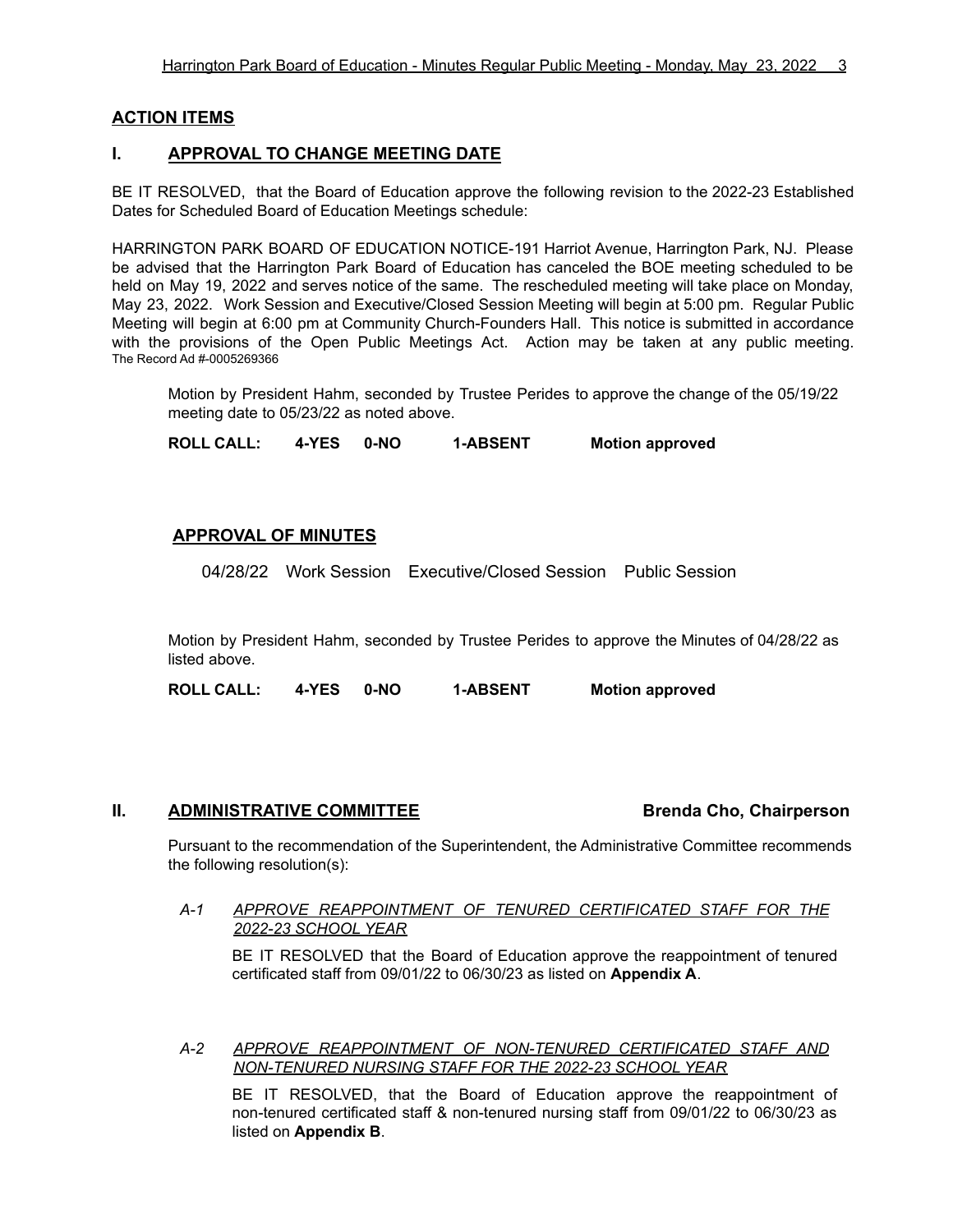# *A-3 APPROVE REAPPOINTMENT OF TENURED SECRETARIAL STAFF, TENURED BOARD SECRETARY AND NON-TENURED SECRETARIAL STAFF FOR THE 2022-23 SCHOOL YEAR*

BE IT RESOLVED that the Board of Education approve the reappointment of tenured secretarial staff from 07/01/22 to 06/30/23 as listed on **Appendix C** (includes Board Secretary as listed on Appendix C)

### *A-4 APPROVE REAPPOINTMENT OF CONFIDENTIAL ADMINISTRATIVE ASSISTANT TO THE SUPERINTENDENT FOR THE 2022-23 SCHOOL YEAR*

BE IT RESOLVED, that the Board of Education approve the reappointment of Margaret McClean as confidential administrative assistant to the Superintendent for the 2022-23 school year.

## *A-5 APPROVE REAPPOINTMENT OF CONFIDENTIAL ADMINISTRATIVE ASSISTANT TO THE BUSINESS ADMINISTRATOR, THE BOARD SECRETARY AND HUMAN RESOURCE HEALTH BENEFITS COORDINATOR FOR THE 2022-23 SCHOOL YEAR*

BE IT RESOLVED that the Board of Education approve the reappointment of Kathy Leon as the confidential administrative assistant to the Business Administrator, the Board Secretary and Human Resource Health Benefits Coordinator for the 2022-23 school year.

# *A-6 APPROVE REAPPOINTMENT OF FINANCIAL CLERK FOR THE 2022-23 SCHOOL YEAR*

BE IT RESOLVED that the Board of Education approve the reappointment of Marcelino Lapid as financial clerk for the 2022-23 school year.

#### *A-7 APPROVE REAPPOINTMENT OF PART-TIME (FTE ,83) BOARD OF EDUCATION CONFIDENTIAL OFFICE STAFF SECRETARY FOR THE 2022-23 SCHOOL YEAR*

BE IT RESOLVED that the Board of Education approve the reappointment of Kim Giodano as a part time (FTE .83) Board of Education Confidential Office Staff Secretary for the 2022-2023 school year.

## *A-8 APPROVE REAPPOINTMENT OF SUBSTITUTE SECRETARIES FOR THE 2022-23 SCHOOL YEAR*

BE IT RESOLVED that the Board of Education approve the appointment of substitute secretaries for the 2022-23 school year as listed on **Appendix D** at the daily pay rate of \$100.00 per full day.

*A-9 APPROVE REAPPOINTMENT OF SUBSTITUTE TEACHERS & SUBSTITUTE INSTRUCTIONAL AIDES FOR THE 2022-23 SCHOOL YEAR*

BE IT RESOLVED that the Board of Education approve the appointment of substitute teachers and substitute instructional aides for the 2022-23 school year as listed on **Appendix E** at the daily pay rate of \$100.00 per full day.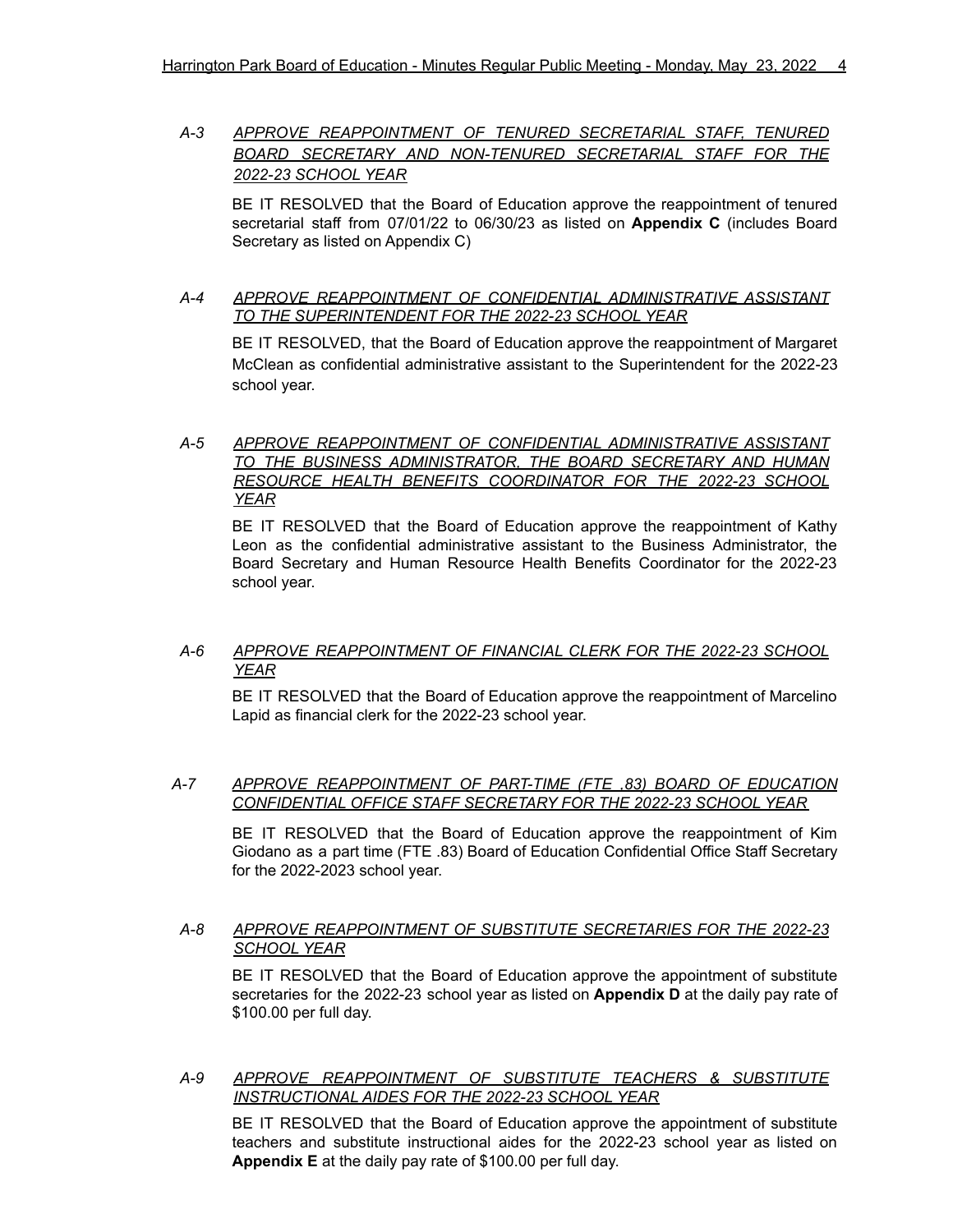## *A-10 APPROVE REAPPOINTMENT OF SUBSTITUTE NURSES FOR THE 2022-23 SCHOOL YEAR*

BE IT RESOLVED that the Board of Education approve the appointment of substitute nurses for the 2022-23 school year as listed on **Appendix F** at the daily pay rate of \$250.00 per full day.

# *A-11 APPROVE REAPPOINTMENT OF BUSINESS ADMINISTRATOR FOR THE 2022-23 SCHOOL YEAR*

BE IT RESOLVED that the Board of Education approve the reappointment of Bryan Jursca as Business Administrator for the 2022-23 school year from 07/01/22 - 06/30/23.

#### *A-12 APPROVE REAPPOINTMENT OF PRINCIPAL FOR THE 2022-23 SCHOOL YEAR*

BE IT RESOLVED that the Board of Education approve the reappointment of Jessica Nitzberg as Principal for the 2022-23 school year from 07/01/22 – 06/30/23.

#### *A-13 APPROVE REAPPOINTMENT OF ASSISTANT PRINCIPAL/SUPERVISOR OF PUPIL PERSONNEL FOR THE 2022-23 SCHOOL YEAR*

BE IT RESOLVED that the Board of Education approve the reappointment of Ross Herbert as the Assistant Principal/Supervisor of Pupil Personnel for the 2022-2023 school year from 07/01/22 – 06/30/23.

### *A-14 APPROVE REAPPOINTMENT OF DIRECTOR OF SPECIAL PROGRAMS FOR THE 2022-23 SCHOOL YEAR*

BE IT RESOLVED that the Board of Education approve the reappointment of Celeste Bonura as Director of Special Programs for the 2022-23 school year from 07/01/22 - 06/30/23.

## *A-15 APPROVE REAPPOINTMENT OF BOARD SECRETARY FOR THE 2022-23 SCHOOL YEAR*

BE IT RESOLVED that the Board of Education approve the reappointment of Dr. Adam Fried as Board Secretary for the 2022-23 school year from 07/01/22 - 06/30/23.

#### *A-16 APPROVE REAPPOINTMENT OF GIFTED AND TALENTED EDUCATION DIRECTOR FOR THE 2022-23 SCHOOL YEAR*

BE IT RESOLVED that the Board of Education approve the reappointment of Dr. Adam Fried as Gifted and Talented Education Director for the 2022-23 school year.

#### *A-17 APPROVE REAPPOINTMENT OF LUNCH AIDES FOR THE 2022-23 SCHOOL YEAR*

BE IT RESOLVED that the Board of Education approve the reappointment of lunch aides at the rate of \$31.31 per session for the 2022-23 school year as listed on **Appendix G.**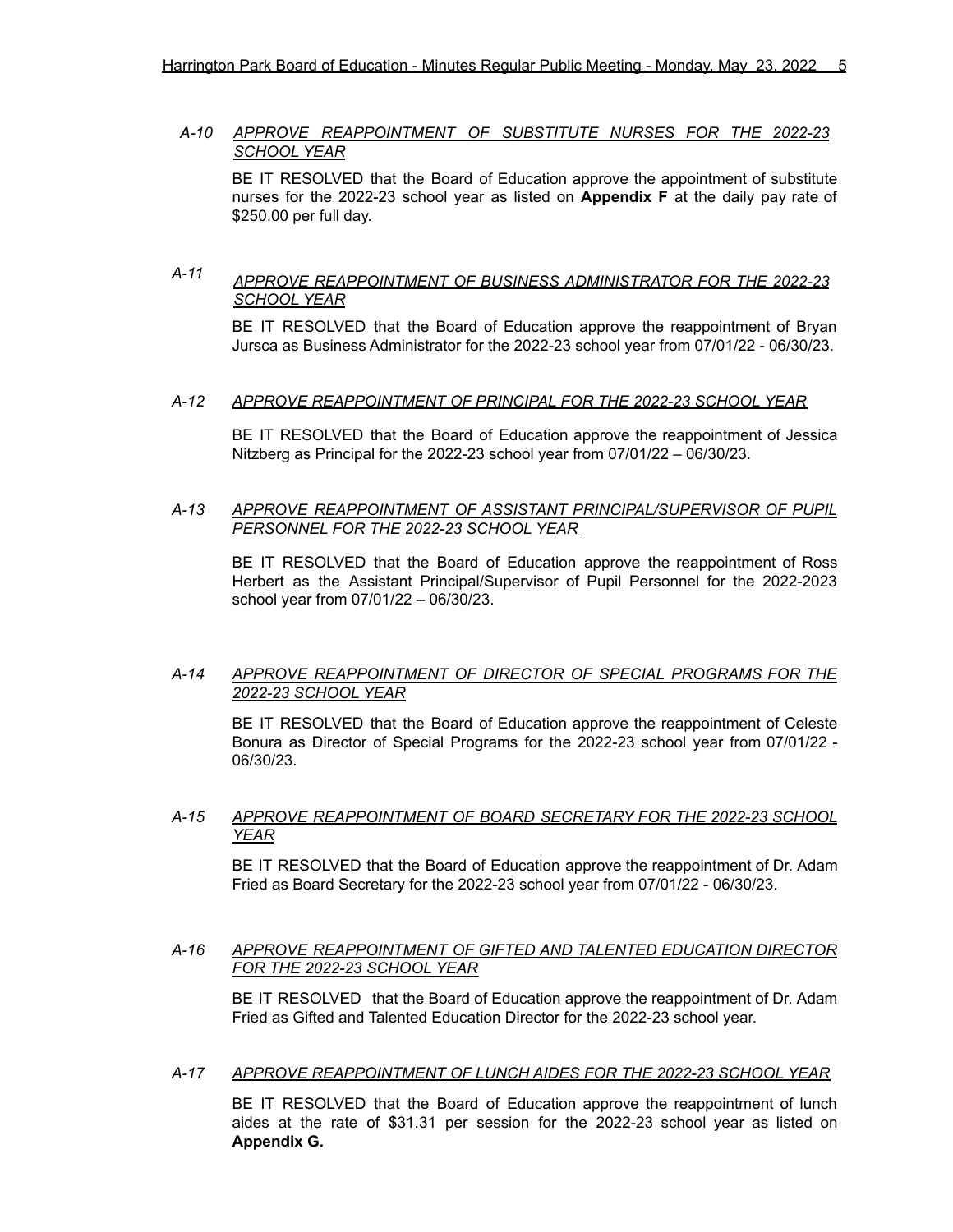*A-18 APPROVE REAPPOINTMENT OF DIRECTOR OF PART-TIME DIRECTOR OF HOUSE & GROUNDS FOR THE 2022-23 SCHOOL YEAR*

BE IT RESOLVED that the Board of Education approve the reappointment of part time Director of House & Grounds to Kevin Menaldo for the 2022-23 school year.

#### *A-19 APPROVE REAPPOINTMENT OF SUPERVISOR OF HOUSE & GROUNDS FOR THE 2022-23 SCHOOL YEAR*

BE IT RESOLVED that the Board of Education approve the reappointment of Supervisor of House & Grounds to Patrick Reagan for the 2022-23 school year.

#### *A-20 APPROVE REAPPOINTMENT OF ASSISTANT SUPERVISOR OF HOUSE & GROUNDS FOR THE 2022-23 SCHOOL YEAR*

BE IT RESOLVED that the Board of Education approve the reappointment of Assistant Supervisor of House & Grounds to Darren Aquino for the 22-23 school year.

#### *A-21 APPROVE REAPPOINTMENT OF PART-TIME NIGHT TIME SUPERVISOR OF HOUSE & GROUNDS FOR THE 2022-23 SCHOOL YEAR*

BE IT RESOLVED that the Board of Education approve the reappointment of part time Night Time Supervisor of House & Grounds to Darren Aquino for the 22-23 school year.

#### *A-22 APPROVE REAPPOINTMENT OF PART-TIME NIGHT TIME ASSISTANT SUPERVISOR OF HOUSE & GROUNDS FOR THE 2022-23 SCHOOL YEAR*

BE IT RESOLVED that the Board of Education approve the reappointment of part time Night Time Assistant Supervisor of House & Grounds to Marcelino Lapid for the 2022-23 school year.

#### *A-23 APPROVE REAPPOINTMENT OF HOUSE & GROUNDS SUBSTITUTE FOR THE 2022-23 SCHOOL YEAR*

BE IT RESOLVED that the Board of Education approve the reappointment of Daniel Aquino as a House & Grounds Substitute for the 2022-23 school year at a rate of \$13.00 per hour.

#### *A-24 APPROVE RETIREMENT OF ELEMENTARY TEACHER, MARIANNE GROCELA*

BE IT RESOLVED that the Board of Education approve with regret the retirement of elementary teacher Marianne Grocela as of June 30, 2022.

#### *A-25 APPROVE RESIGNATION OF ELEMENTARY TEACHER, DANIELLE ASHER*

BE IT RESOLVED that the Board of Education approve with regret, the resignation of elementary teacher Danielle Asher as of June 30, 2022.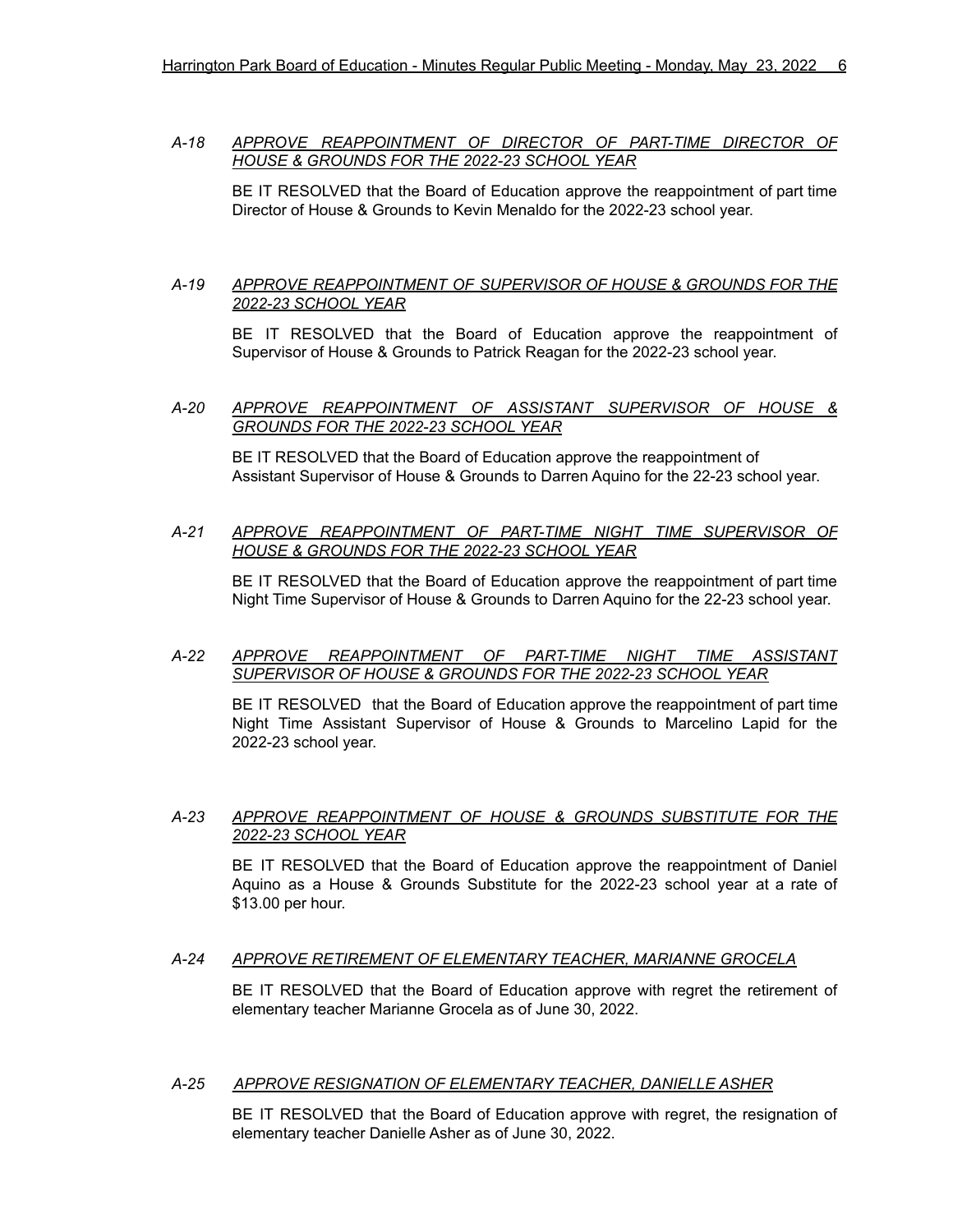*A-26 APPROVE COST FOR A REGULAR ELEMENTARY OUT-OF-DISTRICT STUDENT TO ATTEND HARRINGTON PARK SCHOOL FOR THE 2022-23 SCHOOL YEAR*

BE IT RESOLVED that the Board of Education approve the cost for a regular elementary out-of-district student to attend Harrington Park School for the 2022-23 school year as follows:

> Regular Elementary Out of District Students Grade Tuition Amount Kindergarten \$20,894 Grade 1 - 5 \$20,455 Grade 6 - 8 \$20,996

*A-27 APPROVE TITLE IIA, III, III-IMMIGRANT, AND IV-PART A CONSORTIUM MEMORANDUM OF AGREEMENT BETWEEN NORTHERN VALLEY REGIONAL HIGH SCHOOL BOARD OF EDUCATION AND HARRINGTON PARK BOARD OF EDUCATION FOR THE 2022-23 SCHOOL YEAR*

BE IT RESOLVED that the Board of Education approve the Title IIA, III, III-Immigrant, and IV-Part A Consortium Memorandum of Agreement between the Northern Valley Regional High School Board of Education, as lead applicant, and the Harrington Park Board of Education for the 2022-23 school year.

#### *A-28 APPROVE COMPREHENSIVE EQUITY PLAN STATEMENT OF ASSURANCE*

BE IT RESOLVED that the Board of Education approve the Comprehensive Equity Plan Statement of Assurance for the 2022-23 school year.

#### *A-29 APPROVE DONATION OF OUTDOOR BENCH FROM KOREAN PARENTS ASSOCIATION*

BE IT RESOLVED that the Board of Education approve the donation of an outdoor bench from the Korean Parents Association to commemorate Asian history month (estimated value of \$1,000).

Motion by Trustee Cho, seconded by Trustee Perides to approve resolutions A-1 through A-29

**ROLL CALL: 4-YES 0-NO 1 -ABSENT Motion approved**

#### **III. FINANCE AND AUDIT COMMITTEE Stephen Hahm, Chairperson**

Pursuant to the recommendation of the Superintendent, the Finance and Audit Committee recommends the following resolution(s):

*FA-30 APPROVE BILLS LIST*

BE IT RESOLVED that the Board of Education approve the payment of expenditures in the amount of \$103,095.69 dated 05/19/22 as based upon the computer listing dated 05/19/22 and the payroll of \$378.360.57 dated 05/13/22, all of which are on file in the office of the Board of Education.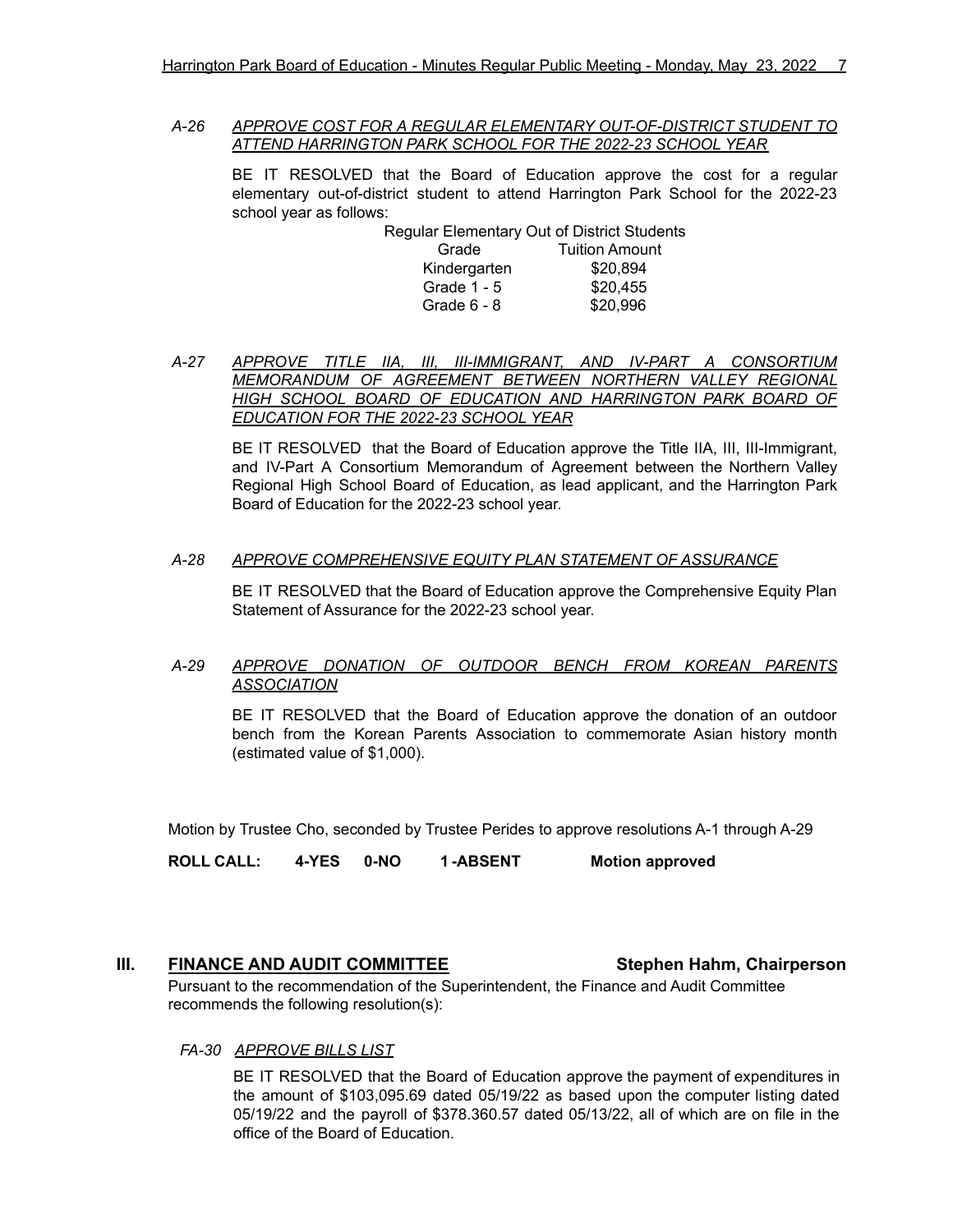*In accordance with N.J.A.C. 6A:23-2:11(b), C 3, and C 4:*

Approval that all bills as examined, audited and certified by the Business Administrator/Board Secretary and presented to the Board of Education shall, if found to be correct, be ordered paid by the Board of Education. Any exceptions noticed tonight, on the record, will be reexamined by the Business Administrator/Board Secretary and the appropriate committee chairperson and if found to be correct, be ordered paid by the Board of Education. Prior to payment, the inquiring board trustee will be duly notified by the Business Administrator/Board Secretary, in reference to satisfaction of the submitted concern.

#### *FA-31 APPROVE BOARD SECRETARY REPORT FOR MARCH, 2022*

BE IT RESOLVED that the Board of Education approve the Board Secretary Report for the month ending 03/31/22.

CERTIFICATION OF FUNDS

In accordance with N.J.A.C.6A:23-211 (b), (c), and (c)4:

The Business Administrator/Board Secretary certifies that no line item account has encumbrances and expenditures which in total exceed the line item appropriation. The Board of Education certifies that no major account or fund has been over-expended. Furthermore, the Board of Education and the Business Administrator/Board Secretary certify that current expense, special revenue and debt service fund balances have not been over expended and that sufficient funds are available to meet the district's financial obligations for the remainder of the fiscal year.

#### *FA-32 APPROVE MONTHLY TRANSFER REPORT FOR MARCH, 2022*

BE IT RESOLVED that the Board of Education approve the monthly Transfer Report for the month ending 03/31/22.

#### *FA-33 APPROVE TREASURER'S REPORT FOR MARCH, 2022*

BE IT RESOLVED that the Board of Education approve the Treasurer's Report for the month ending 03/31/22.

#### *FA-34 APPROVE TAX PAYMENT SCHEDULE FOR 2022-23*

BE IT RESOLVED that the Board of Education approve the 2022-23 tax levy total in the amount of \$13,242,342.00 (\$13,037,385.00 for the General Fund and \$204,957.00 for the Debt Service Fund) respectfully in a tax payment schedule as follows:

July, 2022

1 installment in the amount of \$1,103,523.00

August, 2022 - June, 2023: 11 equal monthly installments in the amount of \$1,103,529.00

#### *FA-35 APPROVE REALTIME INFORMATION TECHNOLOGY, INC. FOR THE 2022-23 SCHOOL YEAR*

BE IT RESOLVED the Board of Education approve Realtime Information Technology, Inc. for providing services for the Realtime Student Information System for the 2022-23 school year from 07/01/22 - 06/30/23.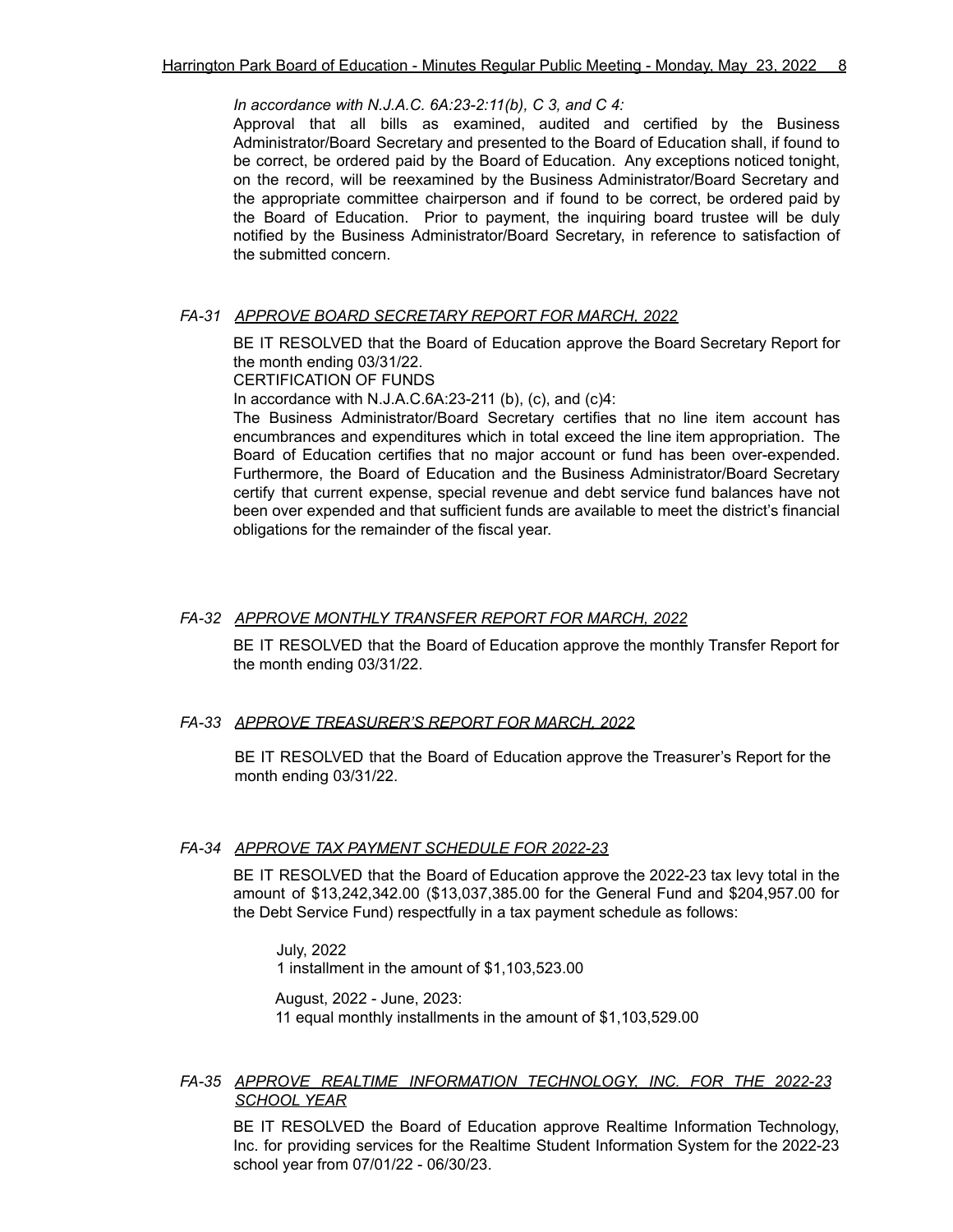### *FA-36 APPROVE ANNUAL ASSETS INVENTORY SERVICE CONTRACT FOR THE 2022-23 SCHOOL YEAR*

BE IT RESOLVED that the Board of Education approve the annual assets inventory service contract to Acclaim Inventory, LLC for the 2022-23 school year.

Motion by President Hahm, seconded by Trustee Cho to approve resolutions FA-30 through FA- 36 **ROLL CALL: 4-YES 0-NO 1-ABSENT Motion approved**

**IV. HOUSE & GROUNDS COMMITTEE Peter Toomion, Chairperson**

Pursuant to the recommendation of the Superintendent, the House & Grounds Committee recommends the following resolution(s): (none)

# **V. POLICY AND LEGISLATION COMMITTEE Matthew Lehmann, Chairperson**

Pursuant to the recommendation of the Superintendent, the Policy and Legislation Committee recommends the following resolution(s):

#### **OPEN TO PUBLIC - PUBLIC BE HEARD (On Policy Only)**

Motion by President Hahm, seconded by Trustee Cho to open the meeting to the public on Policy only.

#### **Voice Vote: Unanimous**

Questions or Comments: none

Motion by President Hahm, seconded by Trustee Cho to close the meeting to the public on Policy only

#### **Voice Vote: Unanimous**

#### *PL-37 APPROVE FIRST READING OF POLICIES*

BE IT RESOLVED that the Board of Education approve the First Reading of Policies and Regulations as listed below:

Policy 2415.05 - Student Surveys, Analysis, Evaluations, Examinations, Testing or **Treatment** Policy 2431.4 - Prevention and Treatment of Sports-Related Concussions and Head Injuries Regulation 2431.4 - Prevention and Treatment of Sports-Related Concussions and Head Injuries Regulation 2460.30 - Additional/Compensatory Special Education and Related Services Policy 2622 **-** Student Assessment Regulation 2622 - Student Assessment Policy 3233 - Political Activities Policy 5541 - Anti-Hazing Policy 7540 - Joint Use of Facilities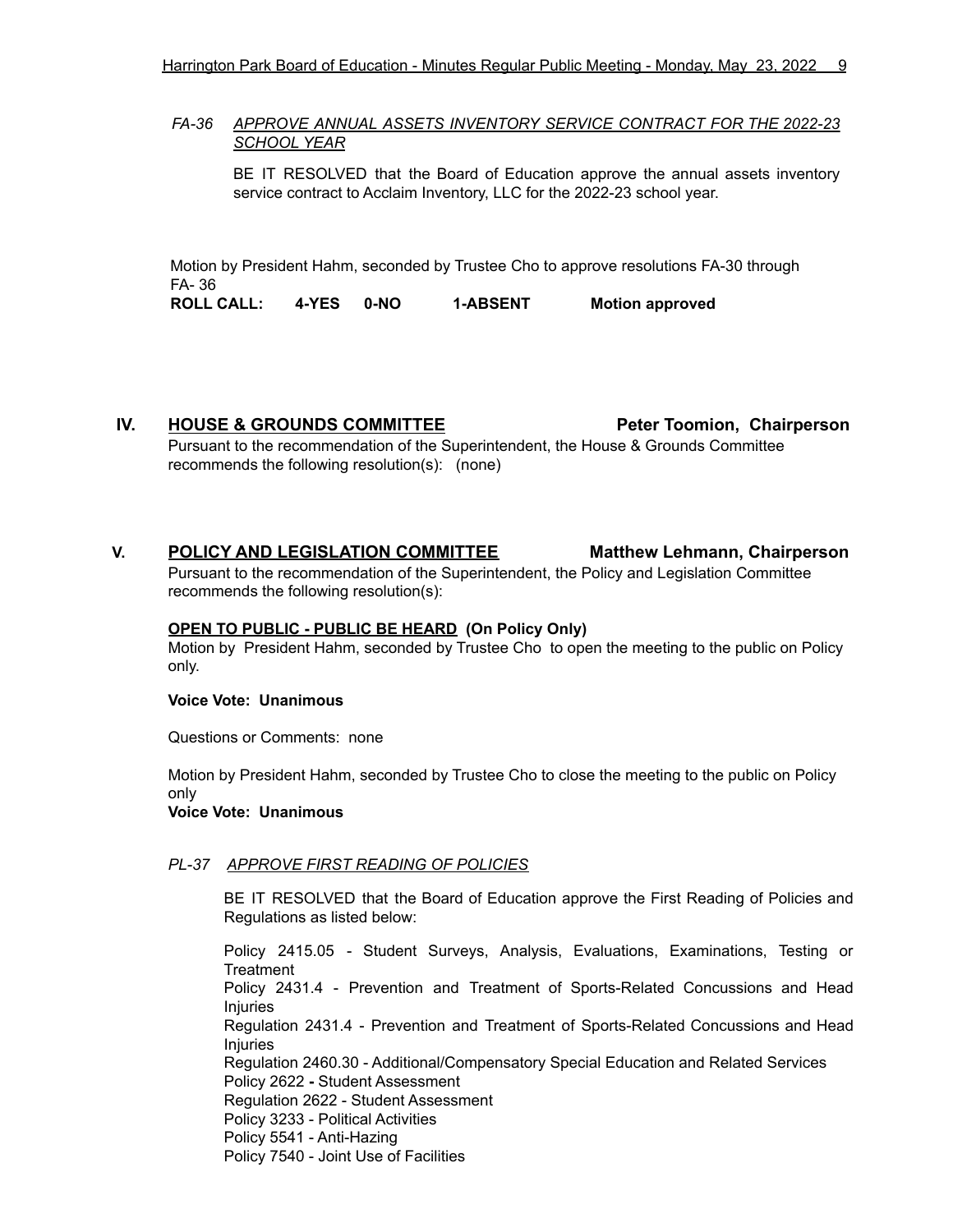Policy 8465 - Bias Crimes and Bias-Related Acts Regulation 8465 - Bias Crimes and Bias-Related Acts Policy 9560 - Administration of School Surveys Policy 8320 - Personnel Records Regulation 8320 - Personnel Records Policy 5330.04 - Administering An Opioid Antidote Regulation 5330.04 - Administering An Opioid Antidote Policy 5111 - Eligibility of Resident/NonResident Students Regulation 5111 - Eligibility of Resident/NonResident Students

Motion by Trustee Lehmann, seconded by Cho to approve resolution PL-37

**ROLL CALL 4-YES 0-NO 1 ABSENT Motion Approved**

# **VI. TRAVEL/CONFERENCES/OTHER**

Eunha Park Professional Meeting: 49.6 miles \$17.36 cost 1280 Wall St. West Lyndhurst, NJ

Asian American Pacific Islander Curriculum Writing Project

Motion by President Hahm, seconded by Trustee Lehmann to approve Trave;/Conferences/Other

**ROLL CALL 4-YES 0-NO 1 ABSENT Motion Approved**

# **PUBLIC BE HEARD - ALL SCHOOL RELATED ISSUES**

Motion by President Hahm, seconded by Trustee Cho to open the meeting to the public. **Voice Vote: Unanimous Questions or Comments**: none Motion by President Hahm, seconded by Trustee Cho to close the meeting to the public.

## **ADJOURNMENT**

Motion by President Hahm, seconded by Trustee Lehmann to adjourn from the Public Session meeting at 6:15 p.m.

**Voice Vote: Unanimous**

*Dr. Adam Fried*

Dr. Adam Fried Superintendent/Board Secretary

 $\overline{\phantom{a}}$  , which is a set of the set of the set of the set of the set of the set of the set of the set of the set of the set of the set of the set of the set of the set of the set of the set of the set of the set of th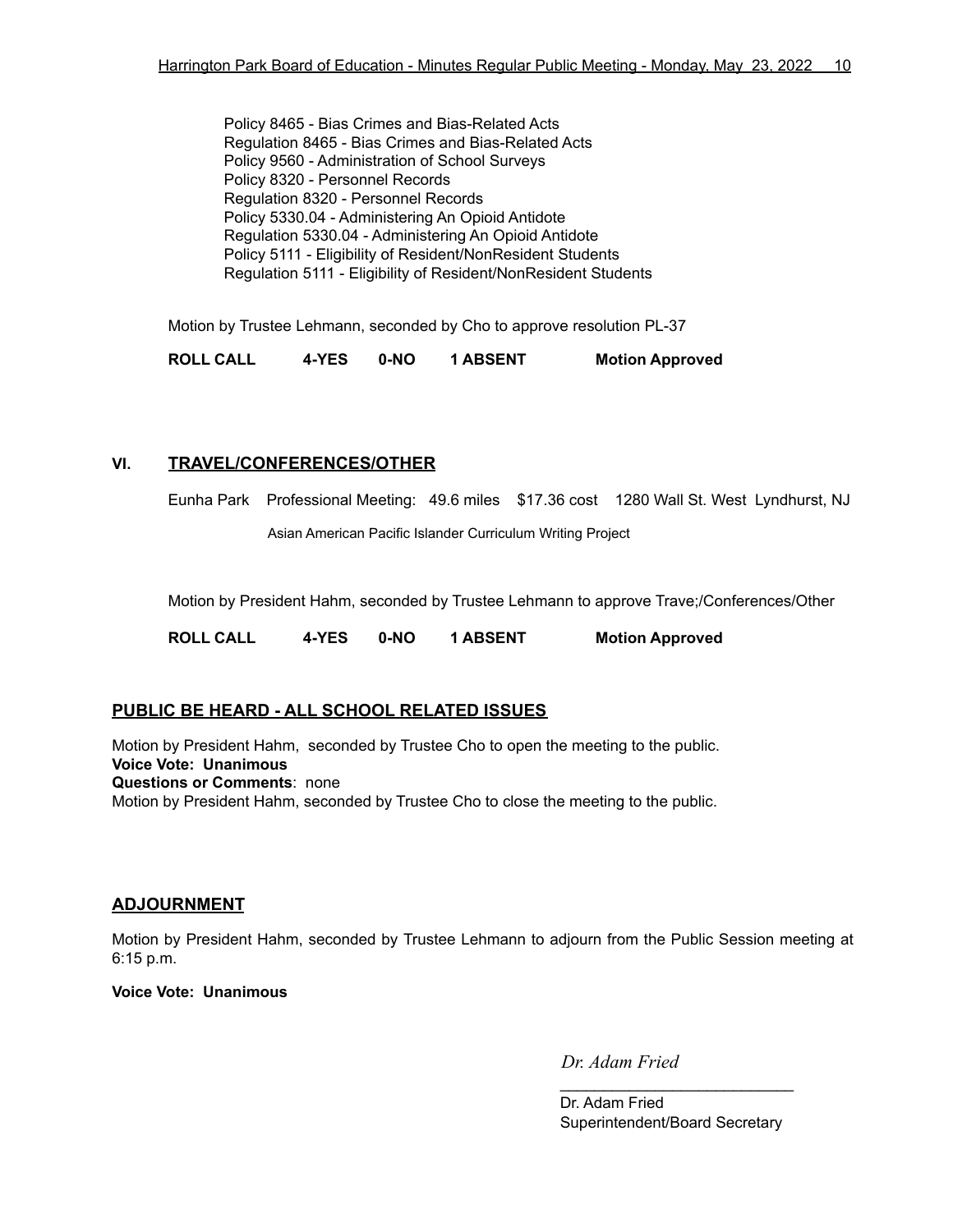# **APPENDIX A**

# **2022 TENURED CERTIFICATED STAFF**

| <b>Tyler Adel</b>         | Elizabeth Litchfield   |
|---------------------------|------------------------|
| Jennifer Allen            | Melanie Maduri         |
| Jo-Ann Bierdumpfel        | <b>Clare McGarrity</b> |
| Jana Bosin                | Lara McGinley          |
| Jennifer Brackenbury      | Melissa McHale         |
| <b>Sherry Brodie</b>      | <b>Trista Merkle</b>   |
| Ann Capazzi               | Rosemarie Murphy       |
| Maria Colon               | Elissa Nycz            |
| <b>Andrew Conn</b>        | Mary Oh                |
| Dana Conn                 | Nancy O'Toole          |
| Deborah Corriston         | Eunha Park             |
| <b>Amanda DeBellis</b>    | Jamie Pidane           |
| Joan Dever                | Kathleen Rausa         |
| Christopher DiGirolamo    | Laura Reilley          |
| Joanne Dimitriadis        | Megan Roth             |
| Nicole Drumgoole          | Victoria Rozema        |
| Jessica Egan              | Patricia Sabo          |
| <b>Stephanie Fottrell</b> | <b>Caroline Silver</b> |
| <b>Nancy Fredette</b>     | Kristen Simpson        |
| <b>Allison Gee</b>        | <b>Mark Torrie</b>     |
| Jennifer Giannella        | Kristy Vazquez         |
| Sara Howell               | Jessica Vilardi        |
| Nancy Jakubowyc           | Kimberly Von Tobel     |
| Eileen Kastanis           | Kimberly Weber         |
| Ellen Koh                 | Michelle Wichmann      |
| Sheba Koshy               | <b>Colette Wise</b>    |
| Jessica Kupprion          | Lisa Woods             |
| Robert Leichte            | Paula Zurlini          |

.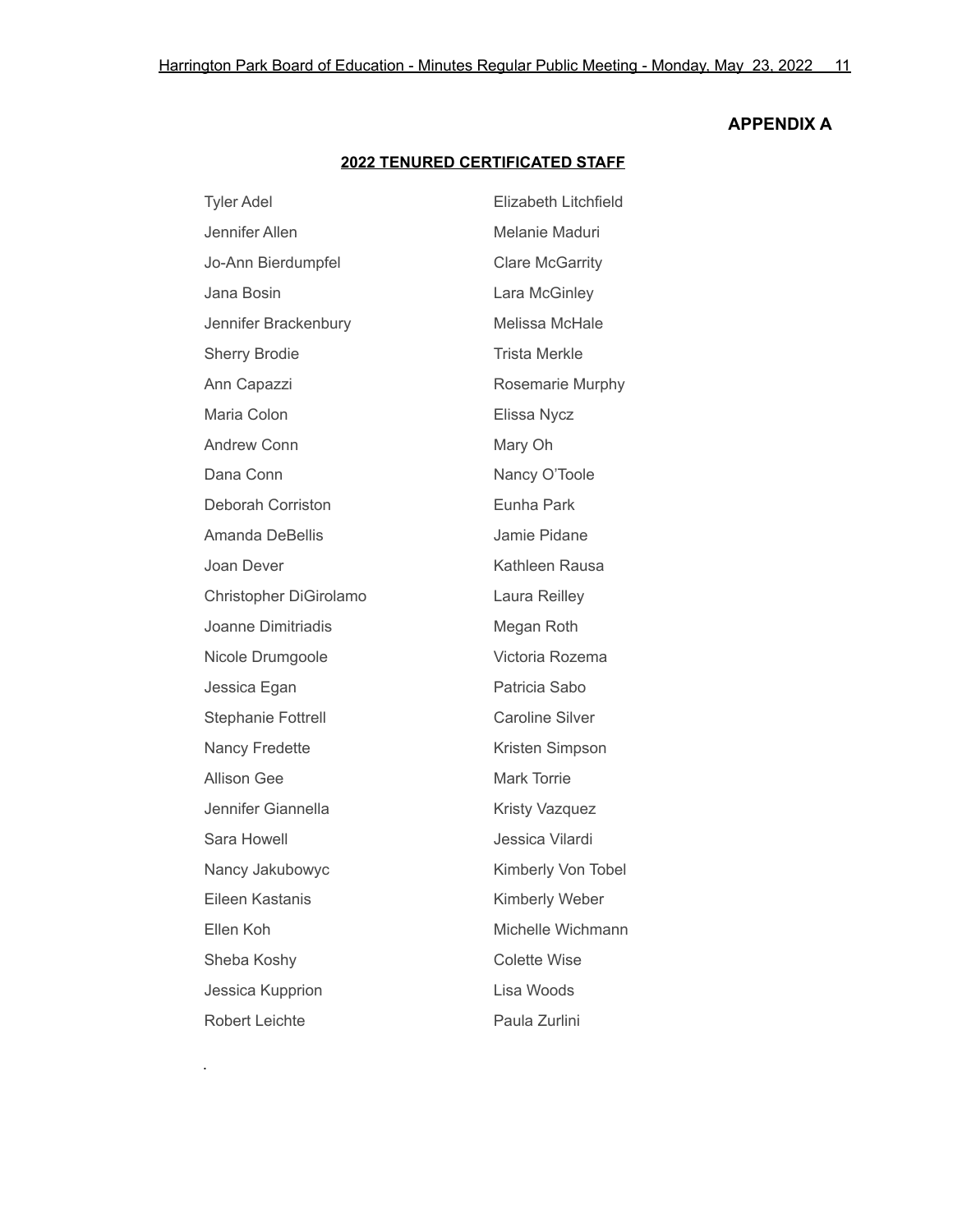## **APPENDIX B**

# **2022-2023**

# **NON-TENURED CERTIFICATED STAFF**

| <b>TENURE DATE</b> | <b>NAME</b>             | <b>TENURE YEAR</b> |
|--------------------|-------------------------|--------------------|
| 09/02/24           | <b>Taylor Saccoccio</b> | 2024               |
|                    |                         |                    |
| 09/02/25           | Allison Bradbury        | 2025               |
| 09/02/25           | Shannon Lewis           | 2025               |
| 09/28/25           | Jerilyn Maier           | 2025               |
| 09/02/25           | Laura Scuro             | 2025               |
| 09/18/25           | Jessica Van Dyke        | 2025               |

# **2022-23**

**-----------------------------------------------------------------------------------------------------------------------------**

# **NON-TENURED NURSING STAFF**

# **NAME**

Kim Boyle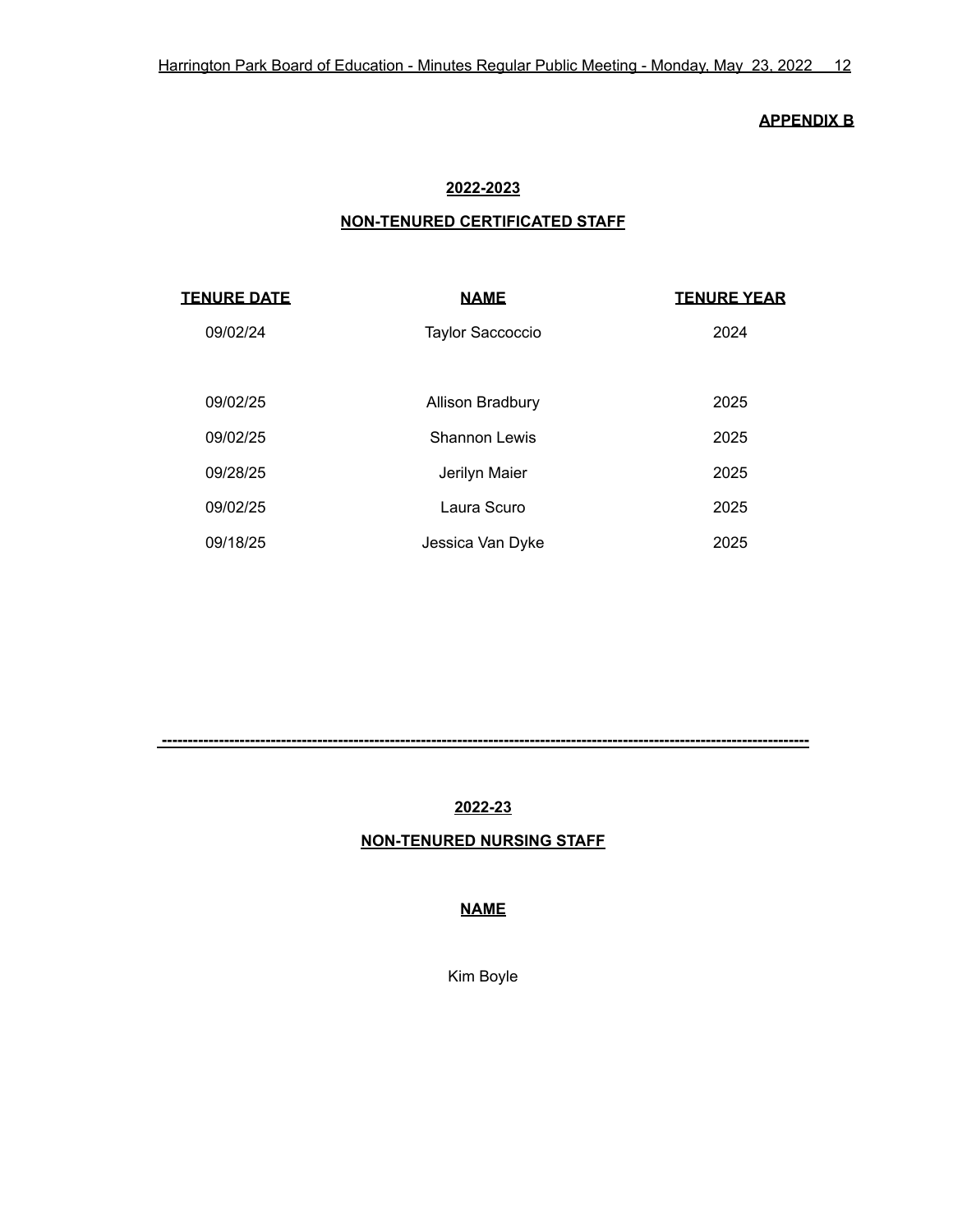## **APPENDIX C**

#### **2022-23**

## **TENURED SECRETARIAL STAFF**

Confidential Administrative Assistant

Kathy Leon - (Tenure Year 2001)

Confidential Administrative Assistant

Margaret McClean - (Tenure Year 2011)

Main Office Secretary

Valerie Piatkowski - (Tenure Year 2002)

10 month position – Full time confidential office staff/Main Office Secretary

Marie Urban - (Tenure Year: 2012)

## **TENURED BOARD SECRETARY**

Dr. Adam Fried - (Tenure Year: 2013)

#### **NON-TENURED SECRETARIAL STAFF**

Nancy Gillmer - 10 month position (CST) Kim Giordano - Part-time (BOE Office)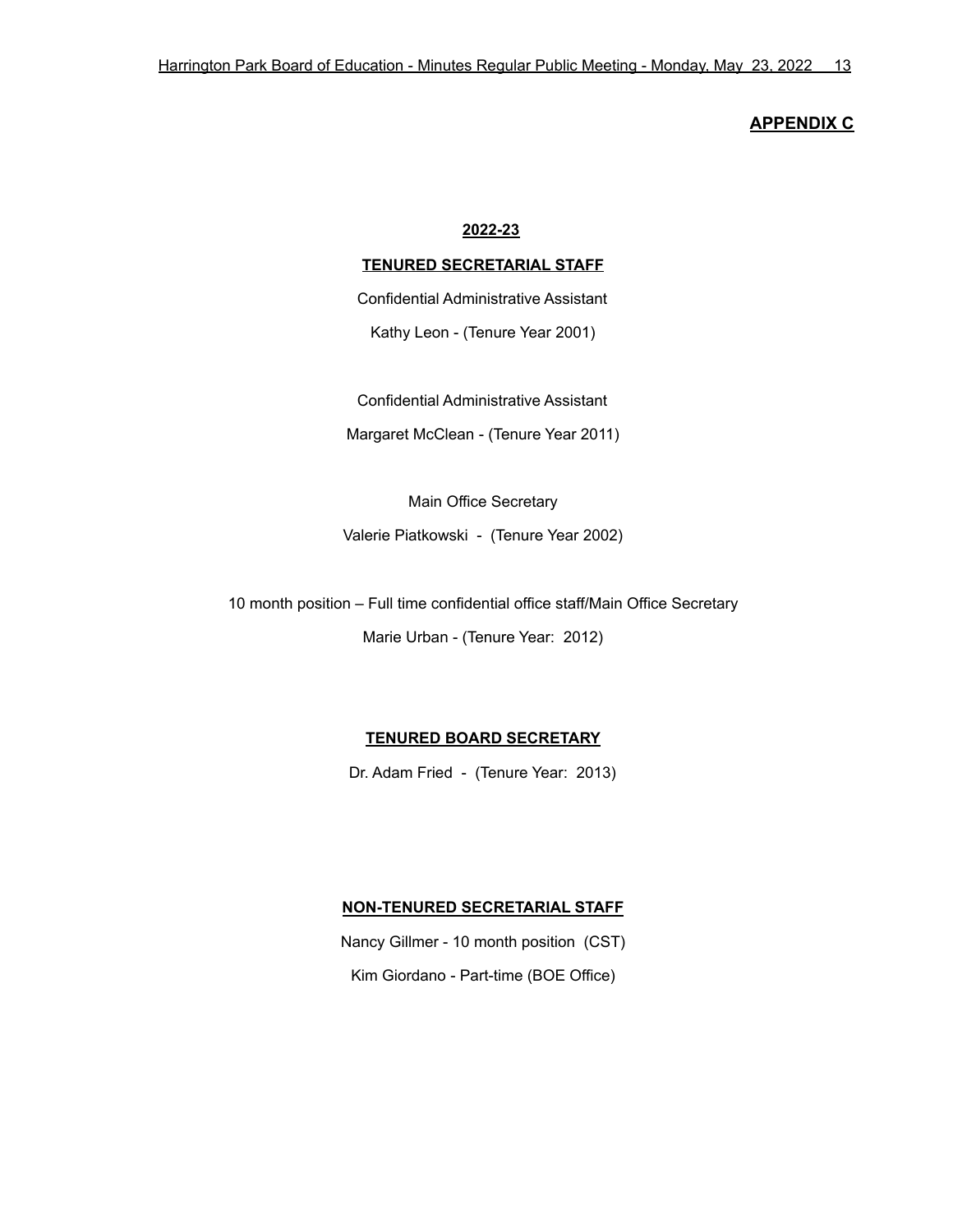# **APPENDIX D**

# **2022 - 2023**

# **SUBSTITUTE SECRETARIES**

Lora Vazacopoulos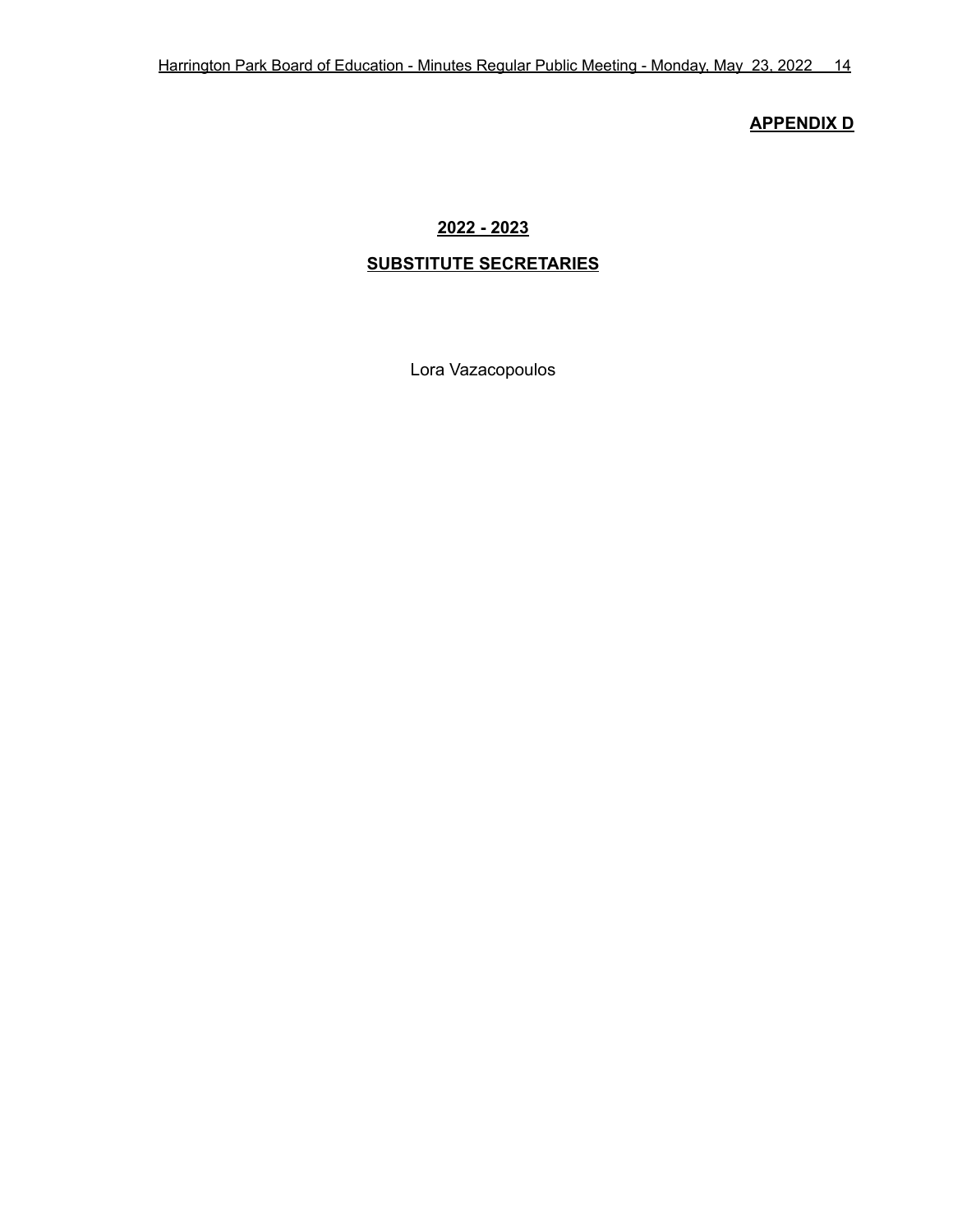#### **APPENDIX E**

# **2022-2023**

# **SUBSTITUTE TEACHERS**

Katherine DeGruccio

Edward Delaney

Sage Del Cioppio

Amy Jeuk

Kolten Joshi

Sevag Kherlopian

Joseph Moskowitz

Emma Palamidis

Emily Pasi

Kerin Roche

Carl Sutter

Lora Vazacopoulos

# **2022-2023**

# **SUBSTITUTE INSTRUCTIONAL AIDE**

Amy Griffin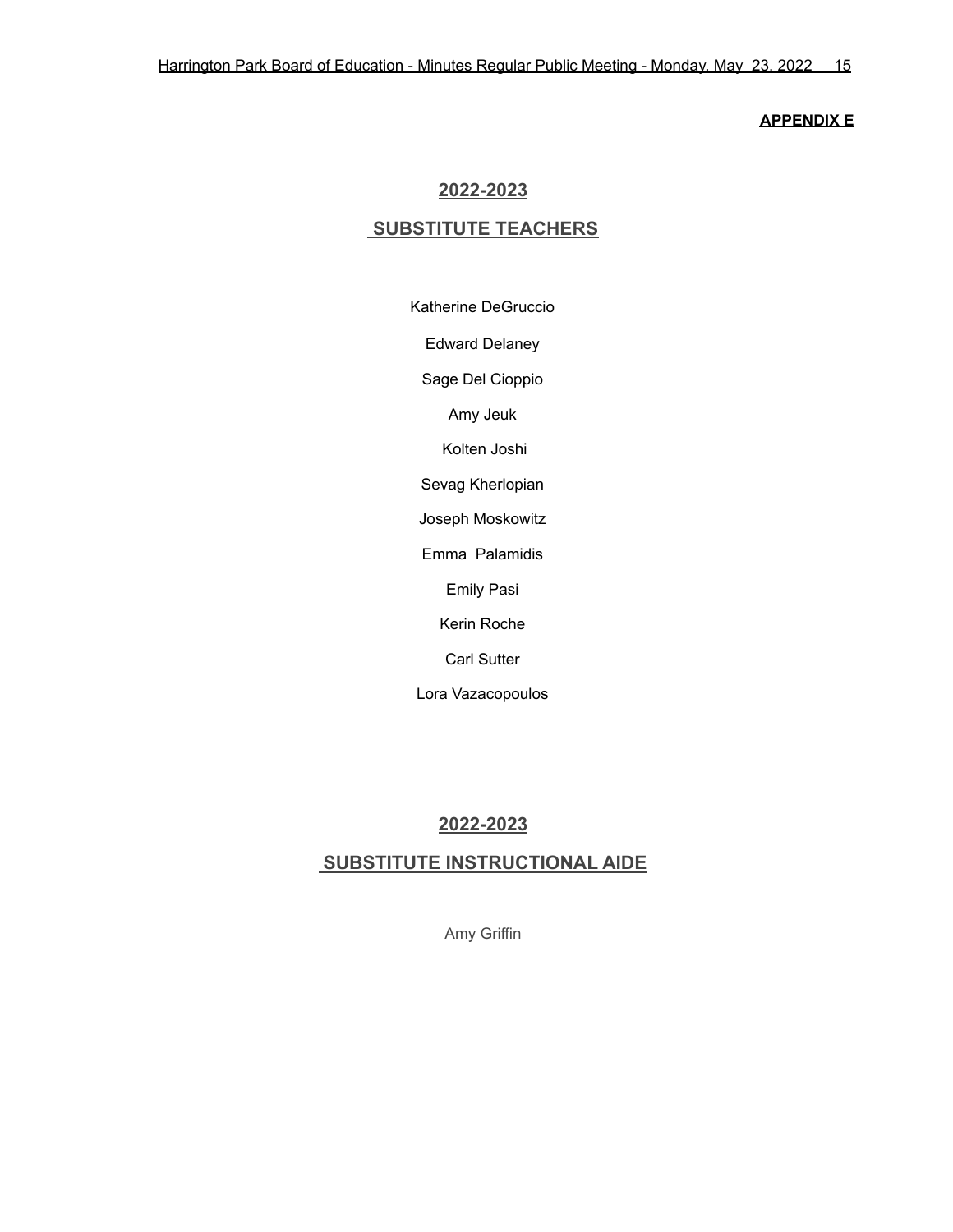## **APPENDIX F**

# **2022-2023**

# **SUBSTITUTE NURSES**

(none)